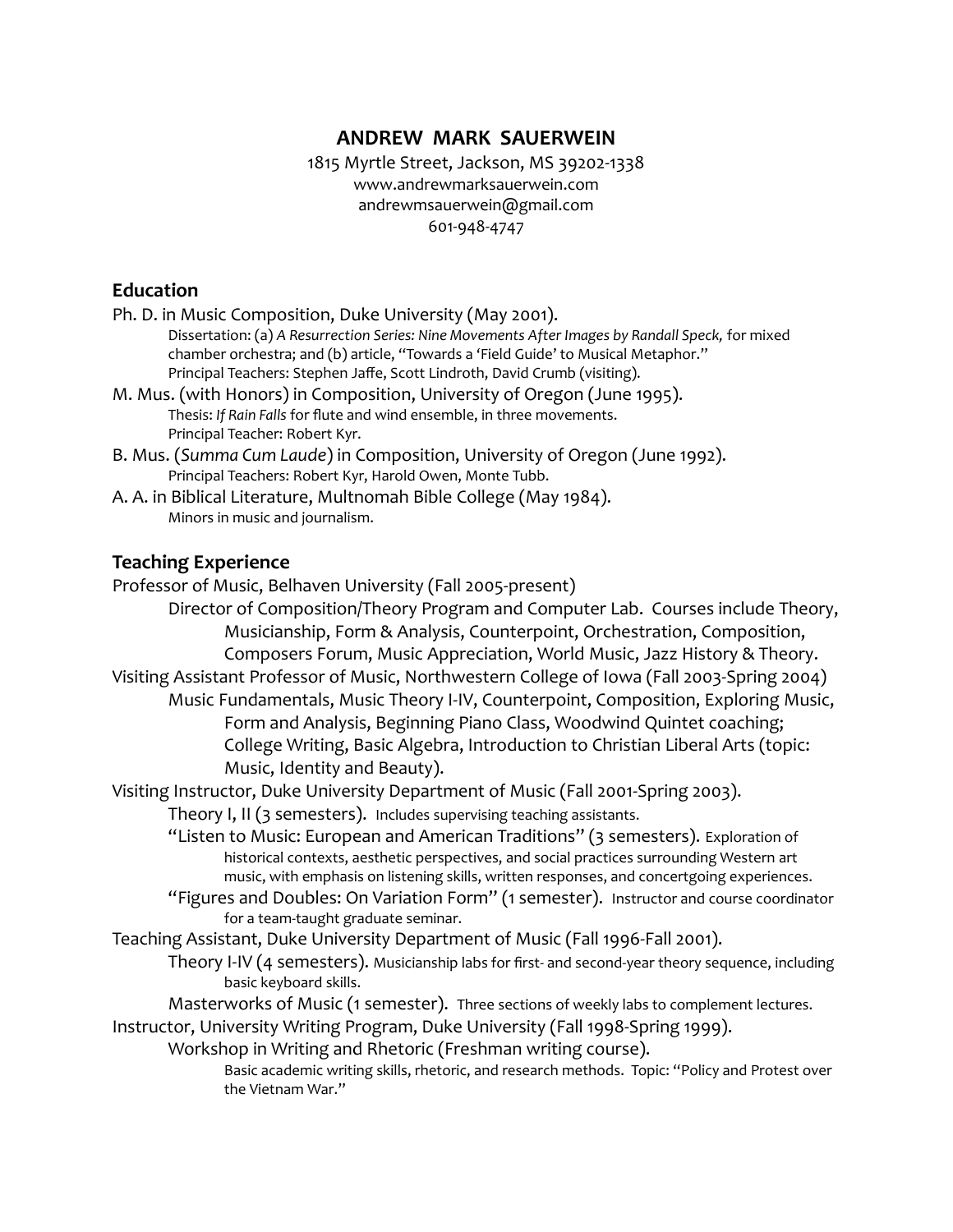"Musical Meaning at the End of the Millennium" (Freshman writing seminar). For nonmajors. Exploration of aesthetic, social and cultural practices surrounding Western art music composed since 1985 through case studies, guided listening and concert experiences, journal- and essay-writing, and presentations by guest composers.

Graduate Teaching Fellow, University of Oregon School of Music (Fall 1993-Spring 1995). Music Theory I and Aural Skills I. Weekly lab sections to complement lectures.

#### **Catalog of Compositions** (with representative performances)

#### Orchestra/Wind Ensemble *Psalm 29* for orchestra with chorus. 1/10. BU Orchestra concert. 4/24/10. *The Landing* for strings (arr. from the original vocal work). 7/09. BU String Orchestra concert. 11/09. Senzoku Conservatory, Tokyo, Japan. 5/10. Missippi Symphony Orchestra, Chamber III concert. 3/8/11. *A Resurrection Series*, nine movements for chamber orchestra.Ph. D. dissertation. 2/01. Duke University Composers Concert. 1/19/02. BU Faculty Concert. 3/11/08. *If Rain Falls* for flute and wind ensemble, in three movements. Master's thesis. 5/95. Oregon Wind Ensemble. II, 5/22/95. Oregon Wind Ensemble reading. 6/95. Duke University Wind Ensemble. II+III, 2/20/97. CFAMC national conference concert. II, 9/99. *Etude* for orchestra. 5/92. University of Oregon Symphony Orchestra reading. 6/92. *Iconifer* for orchestra. 5/91. University of Oregon Symphony Orchestra reading. 5/91. *Recessive Dance* for orchestra. 2/91. University of Oregon Symphony Orchestra reading. 3/91. Chamber/Instrumental *Advent: Flocks by Night,* structured improvisation for unspecified ensemble. 10/16. Student Composers Concert XVII. 11/16. *Sour Blue Samba* for vibraphone, bass, and drumset. 6/15. *Sakharoviana* for violin, piano, and mixed percussion. 9/12. Isotone Concert Series, Oakridge TN. 10/27/12, 1/19/13. BU Faculty Concert. 2/28/15. *World's Rim* for guitar ensemble. 10/05. BU Guitar Ensemble. Four performances, 11-12/05. *Mostly St. Columba*, for soprano, flute, and cello. 9/03. Thea G. Korver Art Building dedication, Northwestern College of IA. 10/10/03. *Meditation on a Mystery*, for woodwind quintet. 12/01. Worship services, Blacknall Memorial Presbyterian Church. 12/23/01. Christmas Vespers, Northwestern College of IA. 12/6/03, 12/7/03. Chamber music concert, Northwestern College of Iowa. 12/11/03, 12/10/04. *String Quartet #2,* in three movements. 3/99. MSO String Quartet, Belhaven Chamber Music Series concert. II, 11/1/05. Ciompi Quartet, Duke University Graduate Composers Concerts. I, 5/98; II-III, 5/99. *Beach Spring Sketch* for flute, oboe, bassoon, and piano (arrangement). 2/99. Worship service, Blacknall Memorial Presbyterian Church. 6/00.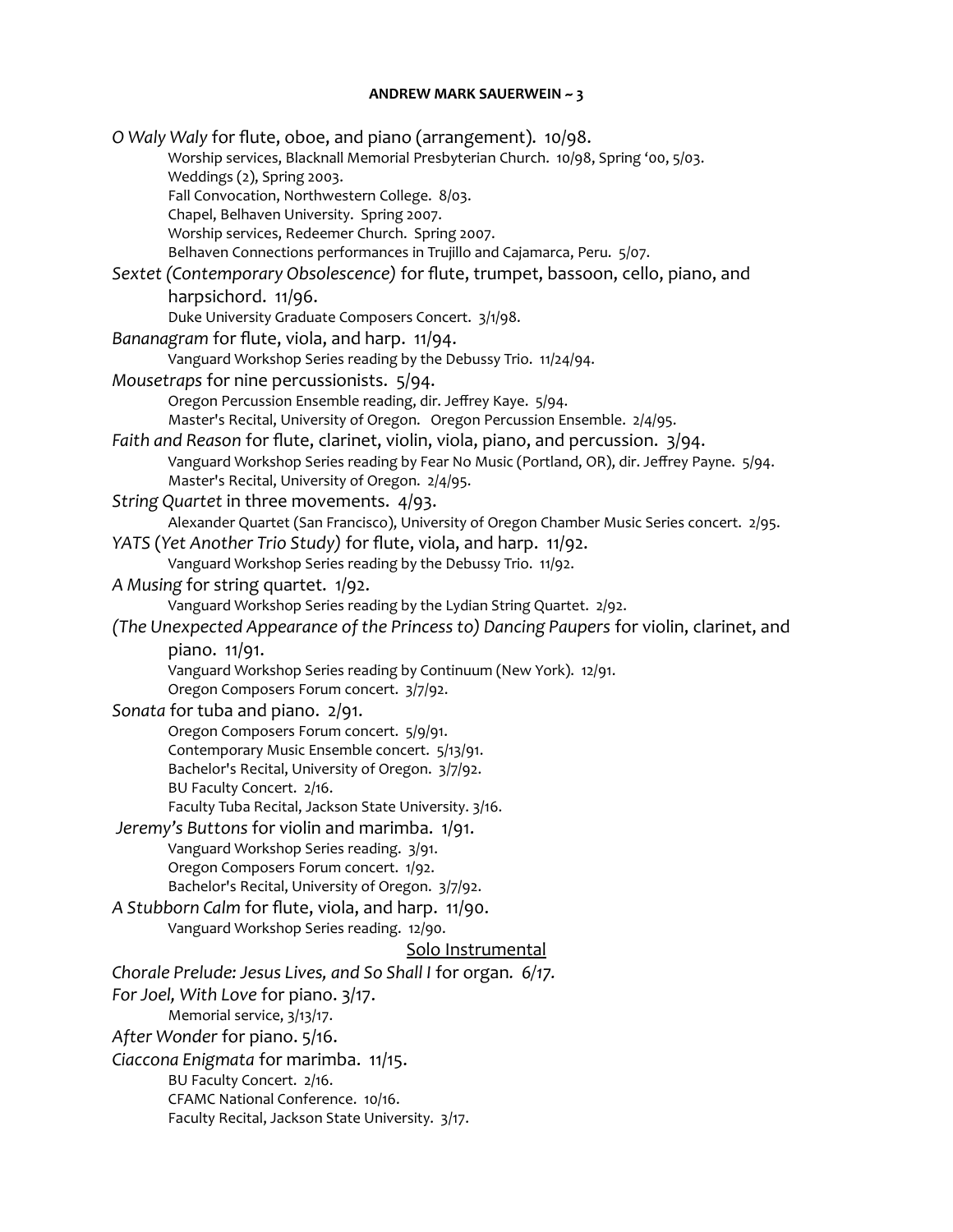*Kibō,* for violin, in three movements. 5/15. BU Faculty Concerts. I-III, 2/16; I, 2/17. *Tower* for piano. 5/14. BU Faculty Concert. 2/15. *Chorale Prelude: Ah, Holy Jesus* for organ. 8/13. *Sakharov Song* for piano. 4/13. CFAMC National Conference. 10/25/13. BU Faculty Concert. 2/28/15. *Chorale Prelude: O Sacred Head* for organ. 3/13. BU Organ Recital, 5/13. *Coffee Stain* for piano. 12/10. BU Faculty Concert. 2/28/15. *Playrude* for piano. 9/10. BU Faculty Concert. 2/28/15. *Amazing Grace* for solo viola. 2/10. *Near Love and Sleep* for piano. 4/02. BU Faculty Concert. 11/1/05. *For Hannah* for solo flute. 12/00. Worship services, Blacknall Memorial Presbyterian Church. 10/01. Chamber Music Series concert, Belhaven University. 1/16/07. *Dreams of Swans* for piano solo. 5/00. BU Faculty Concert. 2/28/15. *A Darkened Glass: Five Odd Movements for Solo Cello*. 2/96. Duke University Graduate Composers Concert. 4/96. *Cascade Fantasias* (3) for viola solo. 3/94. Oregon Composers Forum concert. 5/94. Master's Recital, University of Oregon. 2/4/95. *Seven Relativistic Etudes* for piano. 12/93. Oregon Composers Forum concert. 3/7/94. College Music Society Regional Meeting. 4/9/94. Master's Recital, University of Oregon. 2/4/95. Seventh Species Concert. 4/22/95. BU Faculty Concerts. 11/1/05, 1/16/07. The Chaminade Club, Jackson MS. 2/21/07. *Insipid Digressions* (I - IV) for piano. 9/92. Oregon Composers Forum. 1/19/92. BU Faculty concert. 2/28/15. *For Margo* for piano. 10/91. Oregon Composers Forum. 1/19/92. BU Faculty concert. 2/28/15. *Much Too Much to Mention* for piano. 3/91. Vanguard Workshop Series reading. 4/91. Bachelor's Recital, University of Oregon. 3/7/92. *Snow Music* for piano. 3/89. Oregon Composers Forum concert. 12/3/90. Bachelor's Recital, University of Oregon. 3/7/92. BU Faculty Concert. 2/28/15. ACF "Composers Night Out." 5/14/15.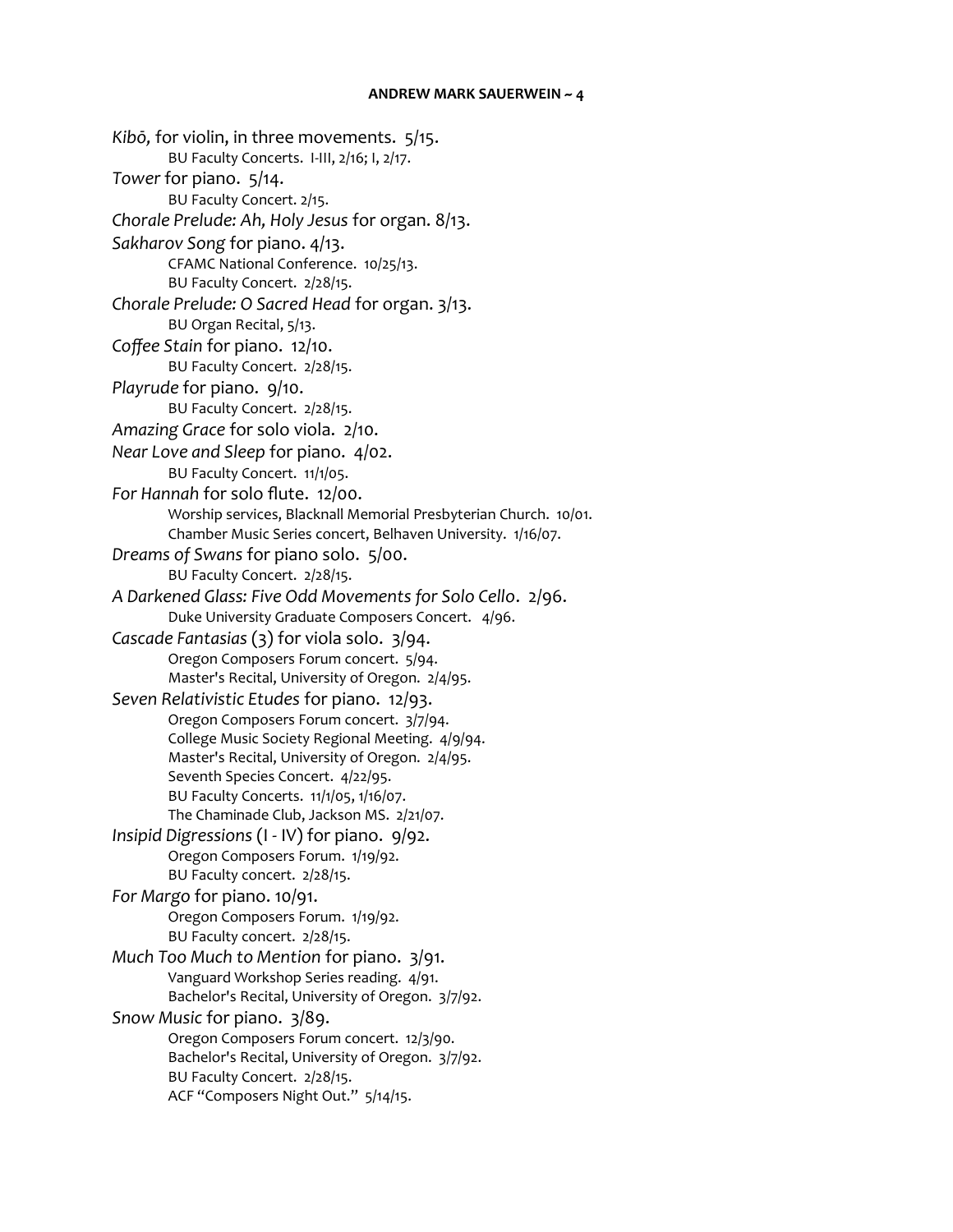Vocal/Choral *Sleep Songs* (5), for soprano and piano. 1/17. BU Faculty Concert. [3] 2/17. Roberta Duhs Masters Recital. 3/31/17. Chaminade Club Concert. [3] 4/17. *In the Interim,* for soprano and jazz combo. 5/16. CFAMC national conference. 10/16. *Seven "O" Antiphons* for worship leader, congregation, and instruments. 11/06. BU Faculty Concert. 1/16/07. *Psalm 29* for choir (SATB), piano, flute, clarinet, trumpet, and horn. 8/04. Forging Links conference, Blacknall Memorial Presbyterian Church, dir. Dave Stuntz. 9/19/04. *Palm Sunday* for choir (SATB), piano, and two trumpets. 2/04. Trinity Reformed Church choir, dir. Greg Scheer. 4/04. *Donne on Good Friday* for choir (SATB) and piano. 3/02. Blacknall Memorial Presbyterian Church choir, dir D. Stuntz. 4/02. *Psalm 46* for choir SATB *a cappella*. Text in Hebrew. 4/00, rev. 8/16. North Carolina/Israel Chorale, dir. Dave Stuntz. Durham NC, 6/26/00. Six perf. In Israel, Summer 2000. *From Jeremiah* for choir (SATB) and piano. 7/99. Durham Choral Society reading. 4/00. *The Lord in the Manger,* a carol for SATB voices. 6/99. Service of Lessons and Carols, Blacknall Memorial Presybeterian Church. 12/99, 12/10, etc. BU Singing Christmas Tree, annually since 12/07. Church services in various states (NC, CO, MI). Since 2008. *Lord God the Holy Ghost* for chamber choir (SATB) and piano. 5/97. Service, Blacknall Memorial Presbyterian Church. 5/97, 5/99, 6/01. Service, Church in Grand Rapids, MI. 5/13(?). *An Easter Reflection* for soprano, 2 oboes, clarinet, bassoon, choir (SATB) and piano. 3/97. Blacknall Memorial Presbyterian Church choir. 4/97. *Five Stevenson Songs* for soprano and piano. 3/97. Duke University Graduate Composers Concert. 4/5/97. Recital: Angela Case, Soprano. 4/15/97. CFAMC Southeast Regional Conference. 2/01. BU Faculty Concert. 1/16/07. *The Landing* for four voices (SATB) or chamber choir *a cappella*. 7/96. [withdrawn] Oregon Bach Festival Composers Symposium. Andy Sauerwein, conductor. 7/5/96. Duke University Graduate Composers concert. Andy Sauerwein, conductor. 11/23/96. *Sleepers Awake* for SAB chamber choir. 4/94. Collegium Musicum concert, University of Oregon. 5/17/94. *How* for soprano and piano. 10/93. Vanguard Workshop Series reading by Cheryl Marshall, soprano. 1/94. Oregon Composers Forum concert. 2/1/94. "music and {con}text" symposium concert, Duke University. 3/2/96. *What* for soprano and piano. 3/92. Vanguard Workshop Series reading by Susan Narucki, soprano. 4/92. Oregon Composers Forum concert. 2/1/94. "music and {con}text" symposium concert, Duke University. 3/2/96. *The Beachcomber Walks* for soprano, piano, and vibraphone. 6/90. Oregon Composers Forum concert. 3/3/91. Bachelor's Recital, University of Oregon. 3/7/92.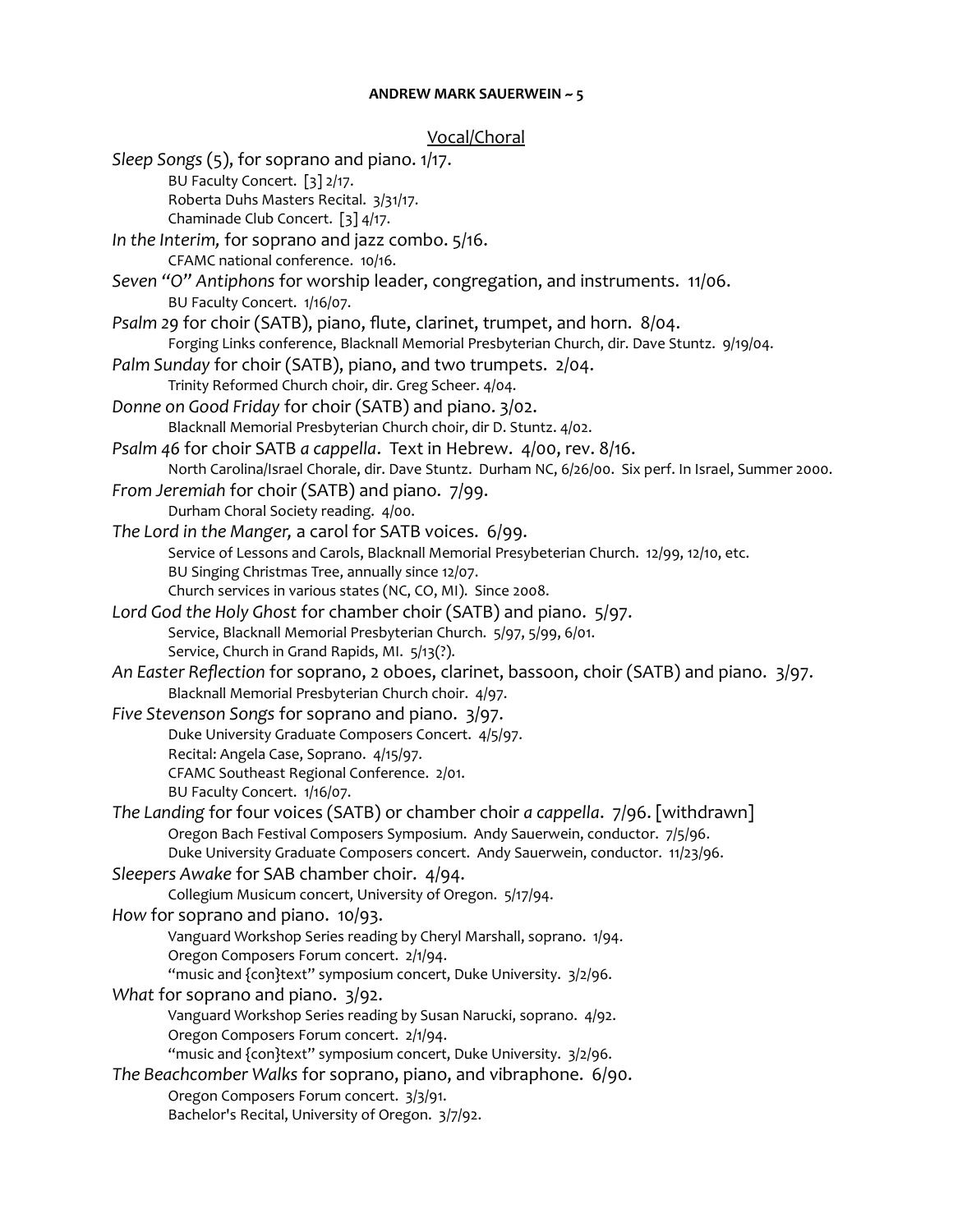#### Opera/Theatre

*Ecclesiastes,* musical design and collaborative improvisation in Joseph Frost's adaptation of a new translation by Daniel Fredericks. 9/08.

Belhaven University Theatre Production: five performances, 9/08.

*Now We Rest* for soprano, piano, flute, and violin: incidental music for Chekhov's *Uncle Vanya*.

Belhaven University Theatre Production, dir. Joseph Frost. Nine performances, 4/06.

- *Weaving, Sirens,* and *Reunion*: Incidental music for T. M. Camp's adaptation of *The Odyssey*, for saxophone quartet (*Sirens* incl. women's chorus). 10/04. Northwestern College Theatre Production. Six performances, 11-12/04. BU Faculty Concert. 11/1/05.
- *Magic Lament, Magic Lullaby,* and other incidental music for Shelley Houston's *True Magic,* for choir, soloists, flute, viola, and cello. 1/95.

Cascade Presbyterian Church theatre production (Eugene, OR). 4/8/95.

### Ballet/Dance

- *Wings of Intervention*: electronic recomposition of String Quartet #2/ii to accompany choreography by Rachael Fritsch and Katie Torner. 11/11. BU Dance Choreography class presentation, 12/5/11.
- *Unseen:* Collaborative improvisation co-designed with Krista Bower, choreographer. 10/07. BU Community Dance Concert. 10/07.
- *Transfigurations* for six winds and dancers. Choreography by Margo Van Ummerson. 2/92. Performance for music/dance workshop, University of Oregon. 3/31/92.

### **Electroacoustic**

*Dumbing Down: The Unquestioned Answer* for prerecorded electronics. 3/95. Oregon Composers Forum concert. 4/30/95.

- *Three-Phrase Phase* for prerecorded electronics. 3/93. Electronic Music Concert, University of Oregon. 4/27/93. Master's Recital, University of Oregon. 2/4/95. BU Faculty Concert. 2/06.
- *Angry Lullaby* for string bass and MIDI marimba with live electronics. 2/92. Vanguard Workshop Series reading. 2/92.

*Repose* for prerecorded electronics and sleeping bag. 6/91. Oregon Composers Forum concert. 4/92. UO Student Orientation concert. 5/92.

### Other/Non-Western

*Lament for a Hollow Shell* for violin, brake drums and Balinese gamelan. 4/94. Pacific Rim Gamelan. 6/94.

Society of Composers, Inc., national conference. 4/95.

*Leviathan* for harpsichord, brake drums and Balinese gamelan. 2/93. Pacific Rim Gamelan. 2/16/93.

*Layers and Modulations* for Balinese gamelan, brake drums, and assorted bells. 9/91. Pacific Rim Gamelan. Four performances: 12/91, 2/1/92, 3/7/92, 4/92.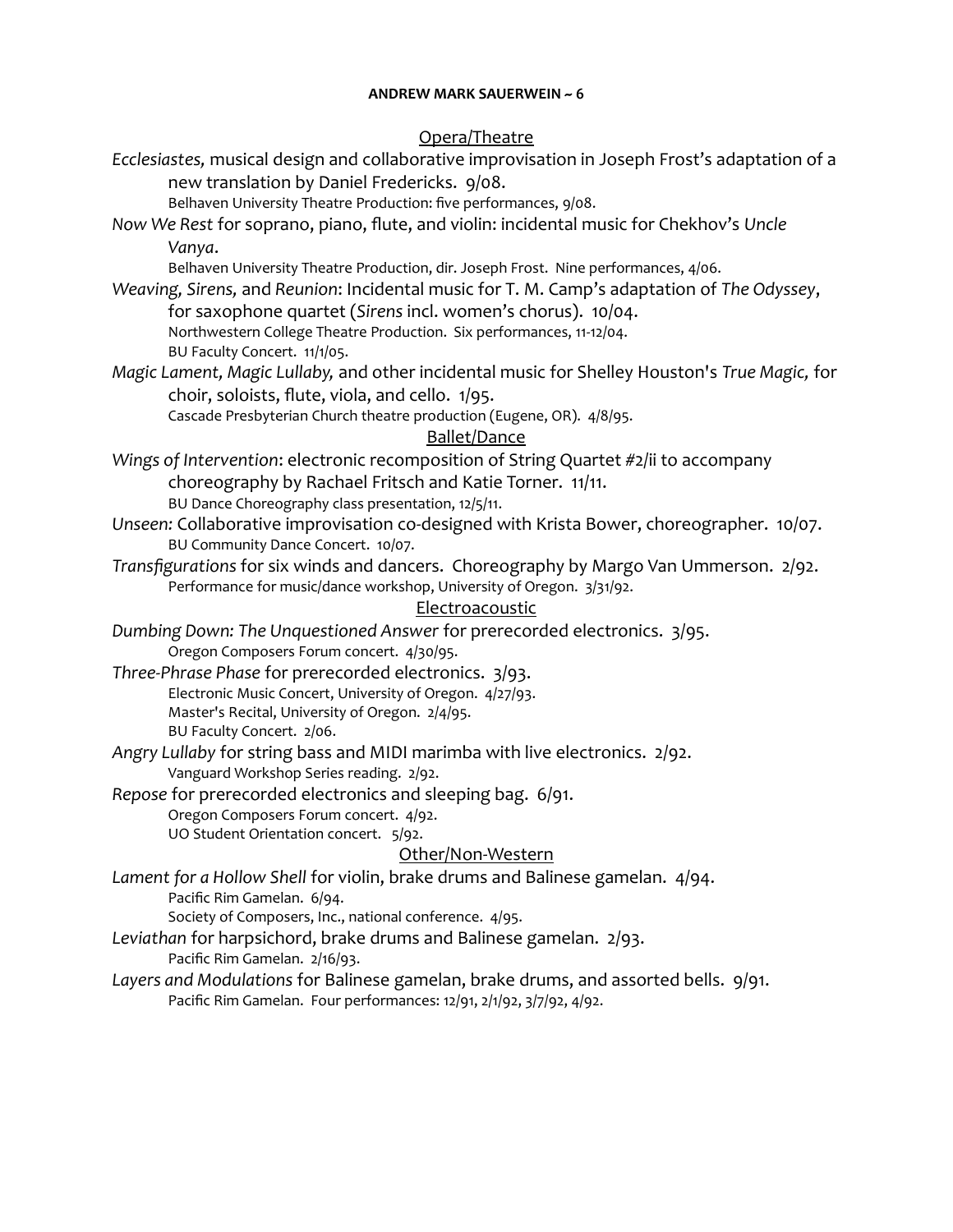### **Presentations and Workshops**

- Excerpts from *Ecclesiastes* (music/theatre collaboration) presented at the Christian Fellowship of Art Music Composers national conference (Indiana Wesleyan University, Oct. 2008).
- "Thoughts after *A Resurrection Series*," a presentation delivered to the Christian Fellowship of Art Music Composers national conference (Feb. 2002).
- Panelist, Calvin Symposium on Worship and the Arts: "Composing Music for Worship" (Calvin College, Jan. 2002). *Lord God, the Holy Ghost* performed during the panel session.
- "Composing at the Piano," a presentation to the Cary Area Piano Teacher's Association, Cary, NC (Jan. 2002).
- Participant, Oregon Bach Festival Composers Symposium (June 1994). Arvo Pärt, composer-inresidence.
- Internship, Ernst Bloch Music Festival, Newport, OR (July 1992). Participated in administration of concert series and composers symposium. Greg Steinke, symposium director; Chinary Ung, composerin-residence.
- Participant, composition/choreography workshop led by composer Ellen Spokane (Oct. 1991). Week-long workshop, Univesity of Oregon.

## **Honors and Awards**

Artist Fellowship, Mississippi Arts Council (2013-14).

- Mary Duke Biddle Composition Fellow, Duke University (Sept. 1995 May 2001).
- Winner, University of Oregon Chamber Music Series Composition Competition (Dec. 1994). String Quartet (No. 1) performed by the Alexander Quartet on the UO Chamber Music Series.
- Arts in Oregon Council scholarship for internship at the Ernst Bloch Music Festival, Newport, OR (June 1992).

Ruth Lorraine Close Awards (4) in composition, University of Oregon (1989-92).

# **Professional Service**

Reader, AP Music Theory exams (since 2008).

Founding Member, Redeemer Community Arts (4/17).

Judge, NFMC Regional Junior Composer Competition (3/17).

Judge, NFMC State Junior Composer Competition (3/15).

Team Leader, Belhaven Connections in Tokyo (2-week Music Missions Trip, 5/10).

- Adjudicator for the Mississippi Arts Commission's Performing Arts Roster and Fellowship Grants (4/07, 4/08, 4/09, 4/10, 4/11).
- Co-Director and presenter, "Forging Links: Composers and Community, the Composition of Worship" (4/04). Jointly sponsored by CFAMC; Arts Ministry, Inc. (Chapel Hill, NC); and Blacknall Memorial Presbyterian Church.
- Adjudicator, Cary Area Piano Teachers Association annual piano composition contest, Cary, NC (3/01, 3/02).
- Christian Fellowship of Art Music Composers (www.cfamc.org): President, 2011-16; Secretary of the Board, 2007-10; Board member since 1/02.